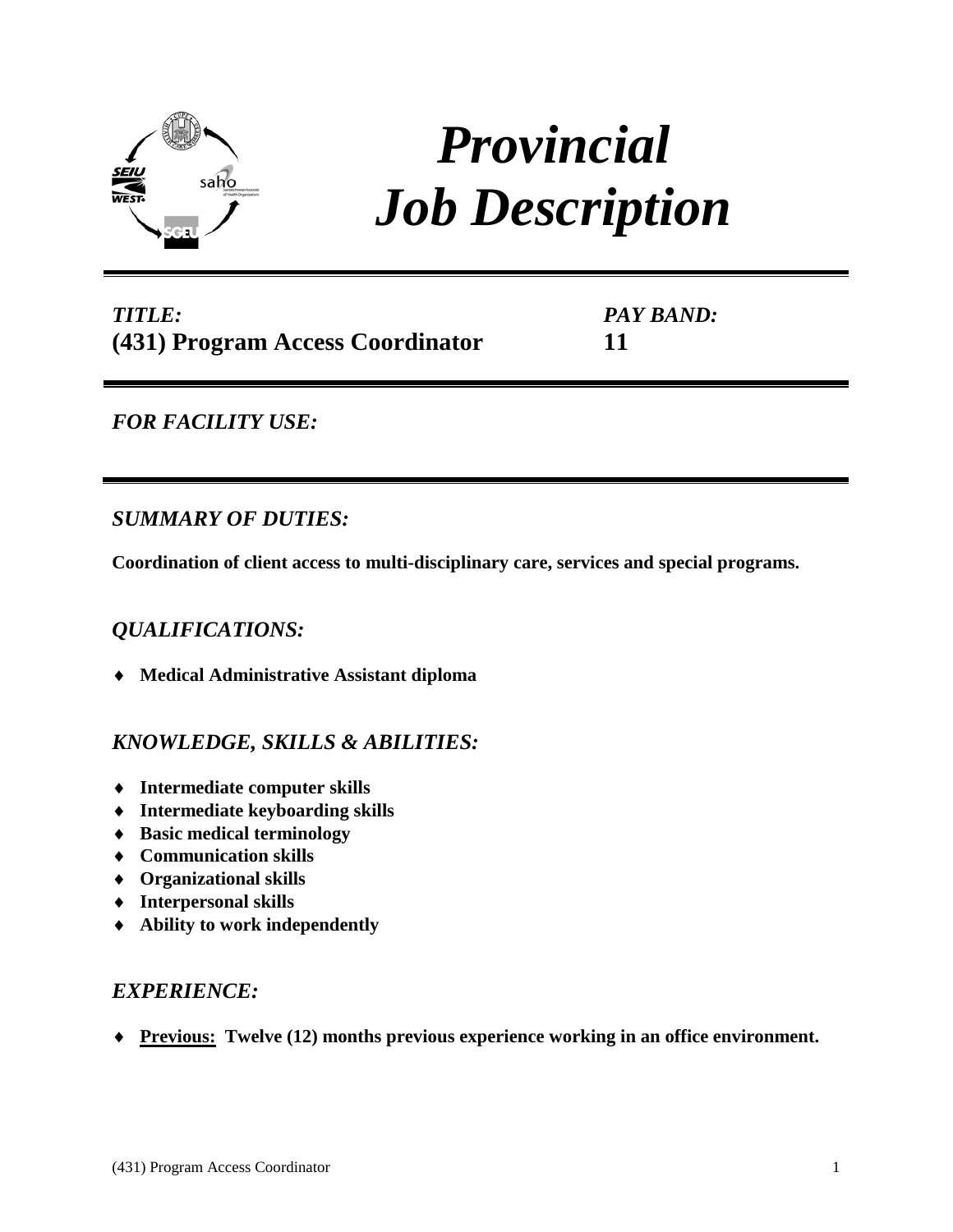## *KEY ACTIVITIES:*

#### **A. Coordination of Assessment and Treatment**

- ♦ **Coordinates information of the needs of clients and documents the same for the program staff and client's health record.**
- ♦ **Pre-registers and obtains detailed personal and medical history for clients from a variety of sources (e.g., physicians, therapists, schools).**
- ♦ **Develops agendas, records and distributes minutes and completes follow up of meeting actions.**
- ♦ **Enters, creates and maintains schedules.**
- ♦ **Maintains and updates client charts.**
- ♦ **Schedules and coordinates client appointments (e.g., X-rays/ultrasounds, clinics, therapy appointments, education classes).**
- ♦ **Books rooms.**
- ♦ **Books, cancels, reschedules and makes adjustments to previously scheduled appointments, meetings and education classes.**
- ♦ **Processes referral requests.**
- ♦ **Creates and maintains waiting lists.**

#### **B. Communication**

- ♦ **Communicates with clients, families, physicians, outside agencies and the care team to ensure the care needs of the client are met.**
- ♦ **Responds to inquiries on programs, wait lists and factors that impact wait times.**
- ♦ **Provides information on services within the program and Health Region, local services and outside agencies.**
- ♦ **Facilitates coordination of travel with the appropriate services (e.g., Travel Coordinator, Social Services, local transportation).**
- ♦ **Communicates directly with a variety of support agencies (e.g., Social Services, band offices, schools).**

### **C. Clerical**

- ♦ **Compiles statistical reports.**
- ♦ **Performs word processing duties (e.g., letters, prepares reports).**
- ♦ **Orders supplies.**
- ♦ **Photocopies, files, processes mail and shreds documents.**
- ♦ **Provides reception/telephone services.**
- ♦ **Performs data entry and maintains database.**
- ♦ **Retrieves and files client records.**
- ♦ **May show others how to perform tasks or duties by familiarizing new employees with the work area and processes.**